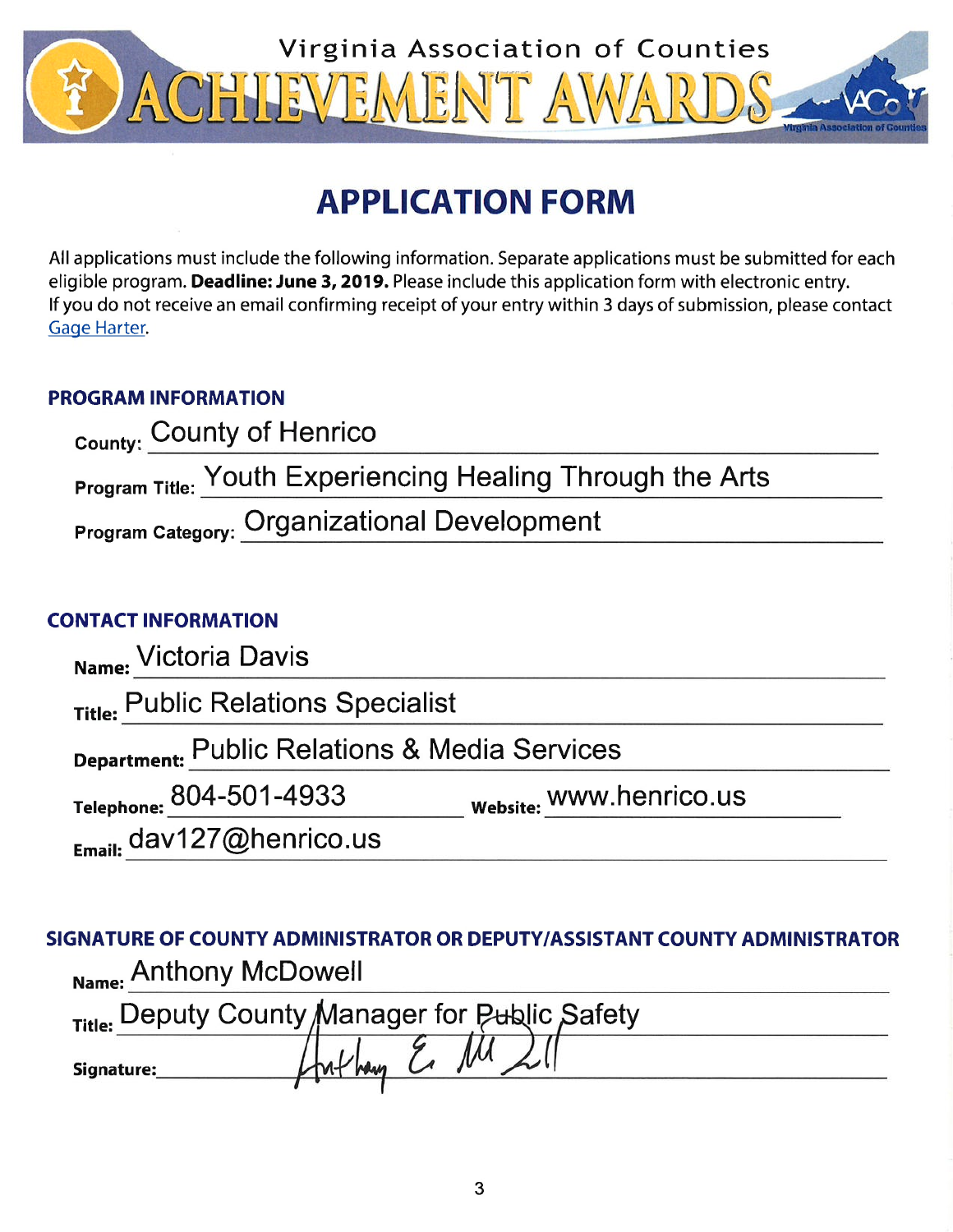#### **Program Overview**

The arts have long been recognized as platforms for young people to develop skills in creative and critical thinking, interpersonal communication, and positive self-expression. In a detention environment where youth experience isolation and feelings of powerlessness, the opportunity for self-expression in a supportive environment has a significant impact in building a positive selfimage and positive relationships. The arts build on positive thoughts and ideas, interrupting a pattern of negative thoughts, choices and behaviors. The James River Juvenile Detention Center (JRJDC) has partnered with the Cultural Arts Center (CAC) to develop and facilitate a cultural arts program for their residents. The arts initiative incorporates Studio Arts, Mural Collaboratives, Theater Arts, and Community Engagement. These creative experiences interconnect youth, staff, administrative leadership, and community members through various visual and performance projects. Conversations, creative collaborations, and new skills all serve to support and empower the residents. The staff has observed a decrease in internal conflicts and an increase in pro-social behavior and self-pride. To quote one resident, "It helps me to calm down and think about ideas." Engaging with local artists and performers has provided residents with a connection to a community beyond the detention walls. The arts initiative has been transformative for residents and staff.

#### **Problem/Challenge/Situation Faced by Locality**

Juveniles, both boys and girls under the age of 18 who break the law and are sent to detention, often experience a lot of personal conflicts due to cultural, social and economic situations. They are often going through difficult family and personal matters. A very large percentage are experiencing depression, hopelessness, isolation, withdrawal, and loss of interest in activities or friends. When they are acting out and committing crimes, it is a cry for help. They experience feelings of loneliness, worthlessness, and guilt. They neglect their appearance or hygiene, and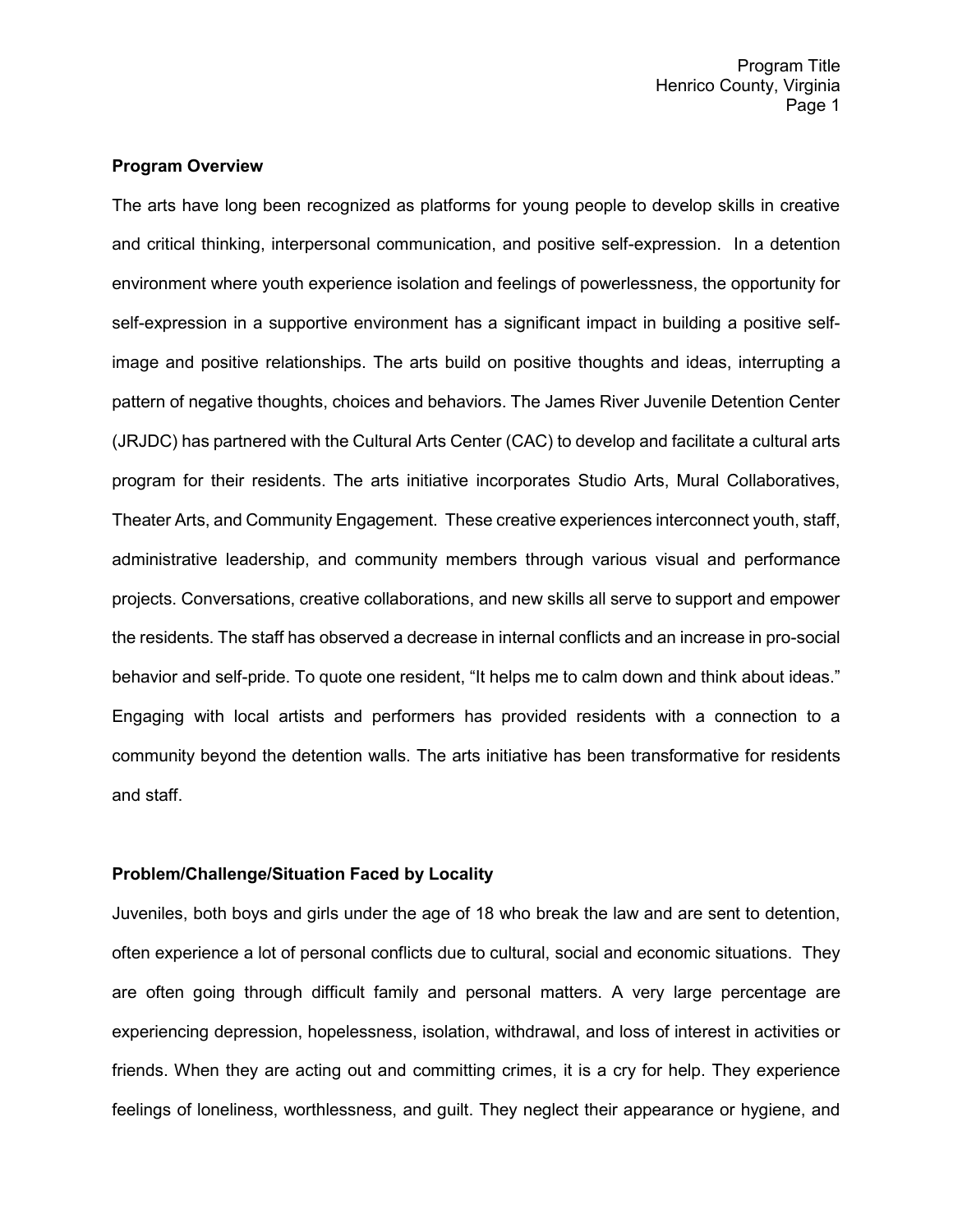have difficulty sleeping and eating. Anti-social behaviors to include self-inflicted tattooing and cutting are some traits they experience, and they demonstrate aggressive behaviors as an outlet to releasing their anger and frustration. The detention center seeks programs to engage youth and present them with opportunities that allow them to experience success, improve self-esteem, improve communication skills, manage anger and anti-social behavior. This program allows them an opportunity to release stress and anger while tapping into their creative talents, through music, theatre and art.

#### **How Program Was Carried Out**

The purpose of the art initiative is to provide juveniles at the JRJDC with year-round visual and performing arts studios, classes, exhibits, and performances that will foster creative and critical thinking, positive self-image, empathy and responsiveness to others, and community awareness. The participants are Pre/Post-Dispositional Residents at the JRJDC. This facility provides local based services for residents who the court feels can benefit from treatment provided within a structured setting for a period not to exceed six months. Some may enter under a suspended commitment to the Department of Juvenile Justice (DJJ) or are eligible for suspended commitment to the DJJ. Pre-dispositional residents receive short and medium-term care in secure custody. These are youth who are pending court action, participating in a local postdispositional treatment program, or are awaiting transfer to another facility, and who cannot be served in an open setting. The program began in December 2016 and has continued through February 2018. The planning and development team included: The JRJDC Superintendent, Assistant Superintendent, Academic Principal, Program Director, The Cultural Arts Center President, Outreach Coordinator, and Outreach and Education Assistant. The planning and development task included: (a identifying and communicating the need for arts programming, (b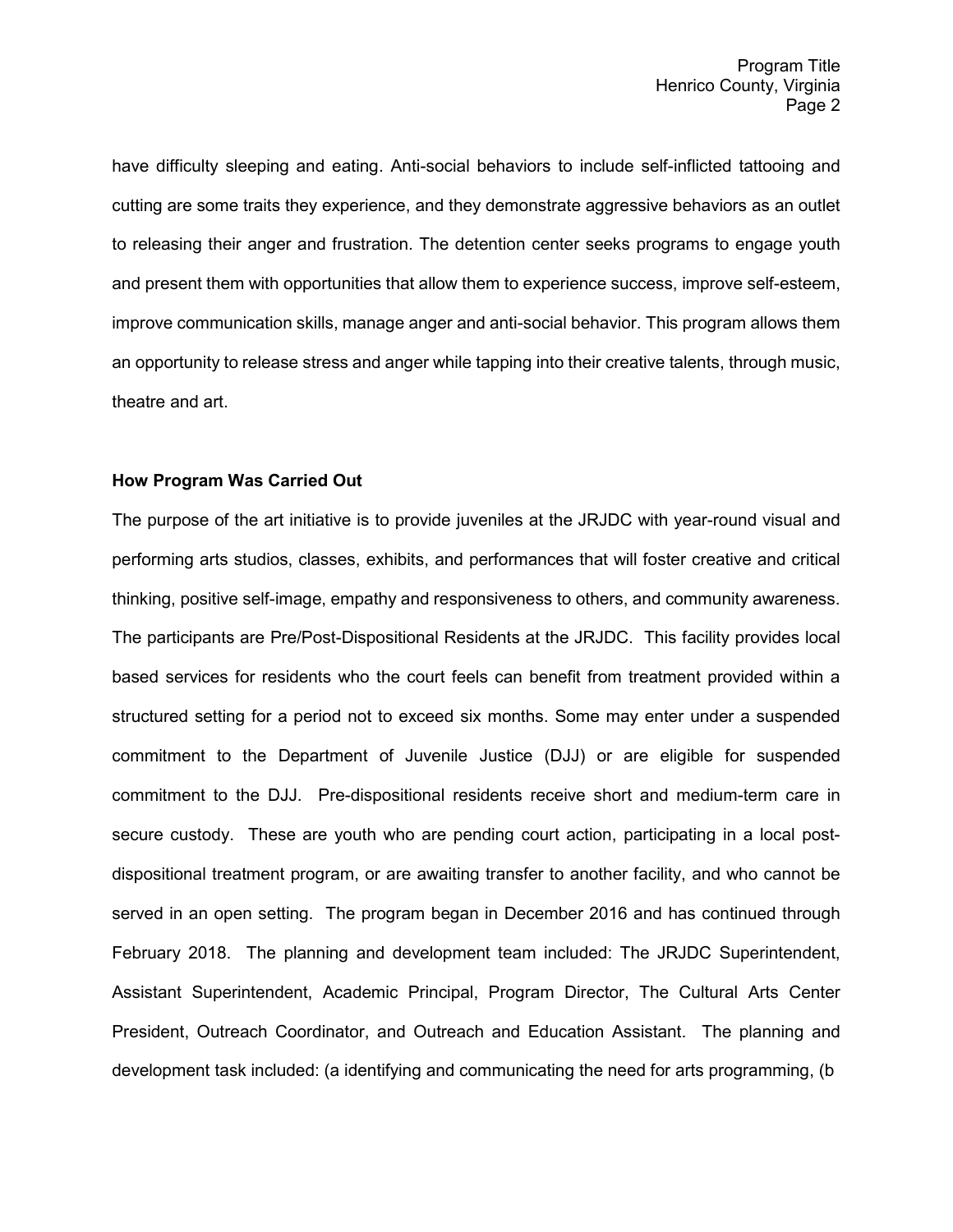determining the nature of the programs that would meet the identified need, (c developing and defining those programs as Studio Arts, Theater Arts, Mural Collaboratives, and Community Engagement, (d Identifying, reviewing, and hiring artists and instructors that would be qualified and prepared to work in this unique setting, and (e Determine initial program scheduling.

From March to May 2018, the twelve-week Healing Arts Pilot Program begin with 8-16 students attending once a week for two hours. The students were Post-Dispositional residents selected by the JRJDC leadership. One CAC instructor facilitated and four to six JRJDC staff supported each project. The Studio Arts program served to introduce the participants to a variety of art mediums and tools. The 12-week program began with a pop-up gallery in the classroom. The students were able to view 25 art pieces varying from printmaking to painting to collage, all created by local professional artists. Over the next several weeks, the student artists explored many of the same media as displayed in the pop-up. Art projects and media included: drawing, watercolor painting, acrylic painting, printmaking, collage, pastels, color pencil, and graphic design. The youth were able to develop small canvas pieces of art during this block. Dedicated art supply storage on-site provided residents with the opportunity to continue art projects beyond the scope of the scheduled programs. At the conclusion of the program, at least one piece of artwork for each student was selected for professional framing. Based on the success of the pilot, the Studio Arts Program continued and is currently year-round. The opening session in June was once again a pop-up gallery. One important difference in this pop-up gallery were the displays of artwork alongside the professional artists' pieces. In addition to meeting weekly for small-group sessions, additional sessions were scheduled for a large canvas project which was also completed within the period. Eight 30"x40" canvas' paintings were created by student artists to be permanently displayed at the JRJDC. Each painting was created by a single artist with themes such as leadership, loyalty, and gratitude. Avian Mills, Local Artist and Business Owner worked with 4-6 student artists to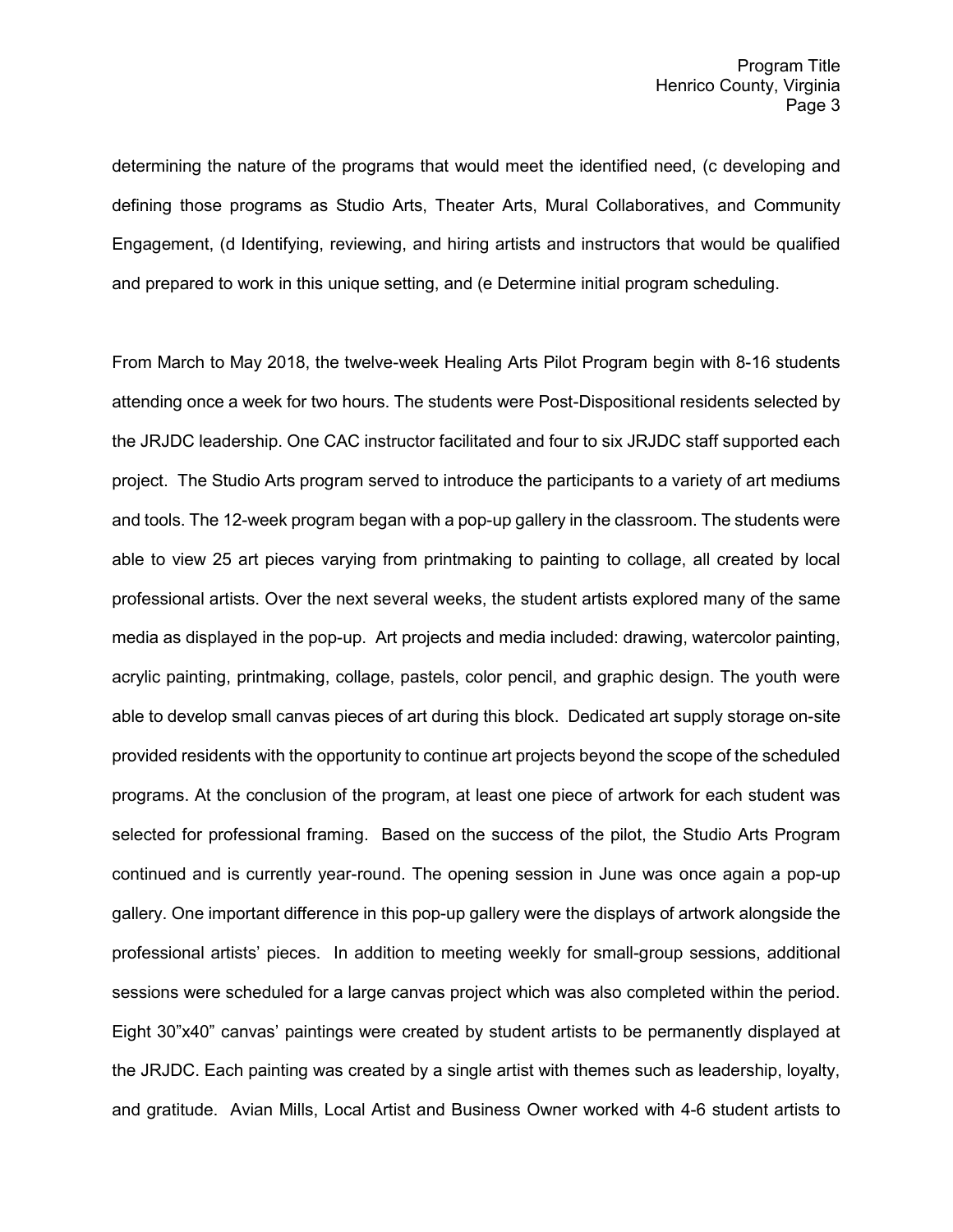paint a mural in one of the counseling offices at JRJDC during the months of April through August 2018. A series of small canvas painting projects introduced the artists to the nature of acrylic painting and its tools. The artists used a grid system to sketch and transfer the original mural design on the wall., While the original design was Ms. Mills', as they began to paint, it evolved and changed from the original concept into a piece displaying each artist's unique touch. In October of 2018, Hamilton Glass, Richmond Artist and Muralist held a three-day workshop with 15 student artists at JRJDC to brainstorm and conceptualize a mural project for the JRJDC gym. By the end of the three-day workshop, the student artists had determined the concept and communicated their overall design wishes to Mr. Glass. He, in turn, took the artists' concept and designed a mural for one wall in the gymnasium. The mural design was submitted and approved by the JRJDC leadership and the painting was scheduled. During the last week of November, Mr. Glass transferred the design to the gym wall and then worked with student artists to complete the mural. The mural was completed on Friday, November 30. Connecting with the Cultural Arts Center for community engagement allowed our students a broader perspective on art. The Cultural Arts Center invited the student artists to attend two productions: Quill Theater's *Brave New World* and the *Eleone Dance Theater*. At the conclusion of the Eleone Dance Theater performance, students participated in a private question and answer session with the performers. The conversation between the students and dancers was profound and exhibited the depth of thought that the students were capable of. In addition to the performances, the program sponsored a tour to the Virginia Museum of Fine Arts' *Terracotta Army Exhibit.* Another way to bring out creativity in the students and include community engagement opportunities, Monica Moehring, owner and director of Stage 3C in Richmond began developing and implementing a theater arts program. About 12 students participated in improvisation, character development, and performance workshops. In addition, students learned, rehearsed, and performed five short skits; the performance took place at the JRJDC holiday celebration. among parents, guest, and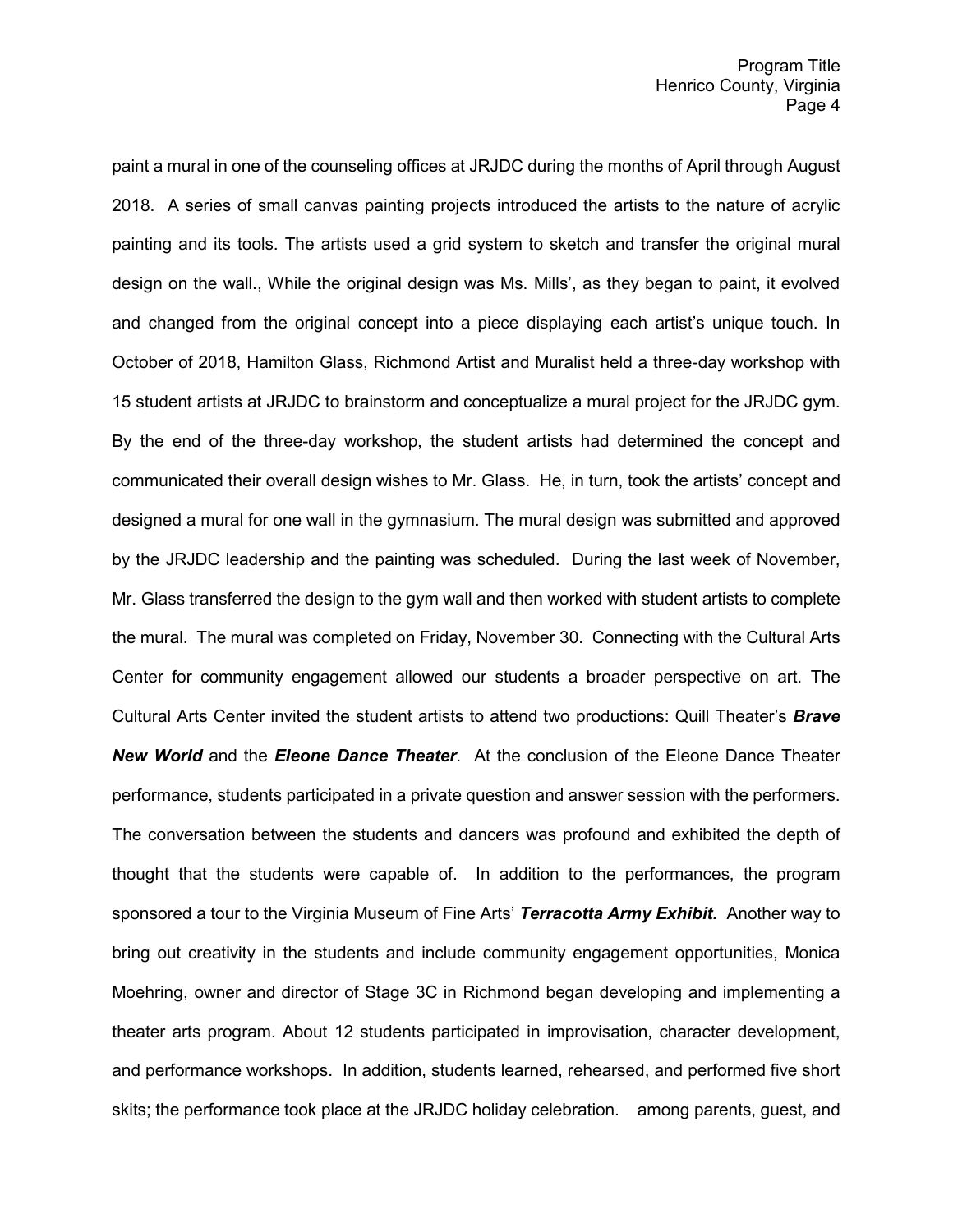JRJDC staff. Not only has Henrico County General Government provided the funding for the Arts Initiative, but the leadership and staff at the JRJDC are actively involved in every program component as co-facilitators and/or support staff. The leadership and staff continue to support the program beyond the scope of the scheduled elements by encouraging and providing the student artists with opportunities to continue the positive creative process. JRJDC leads consistent communication and evaluation processes between all stake-holders in the Arts Initiative ensuring that the programs are purposeful, relevant, meeting the needs of the students, and satisfying the objectives of the Arts Initiative. Henrico Public Schools as a partner has contributed by allowing teaching staff to participate in art instruction, in the development & execution of music/theatre preparation, design and painting of props, and by providing material resources for the art and music/theatre activities. The Cultural Arts Center at Glen Allen has provided personnel to assign, schedule, and evaluate all program facilitators and instructors, personnel to maintains the art supply and equipment inventory, on-site and off. Our partners consistently reviews and evaluates program plans and art supplies to ensure that they are meeting the needs of the students and the objectives of the Arts Initiative.

|                     | Jan-June   | <b>July-Dec</b> | <b>Total</b> |
|---------------------|------------|-----------------|--------------|
| <b>Studio Arts</b>  |            |                 |              |
| Instructor          | \$4,500.00 | \$4,500.00      | \$9,000.00   |
| <b>Supplies</b>     | \$2,500.00 | \$2,500.00      | \$5,000.00   |
| <b>Theater Arts</b> |            |                 |              |
| Instructor          | \$950.00\$ | \$6,375.00      | \$7,325.00   |
| Supplies            |            | \$250.00\$      | \$250.00     |

### **Financing and Staffing**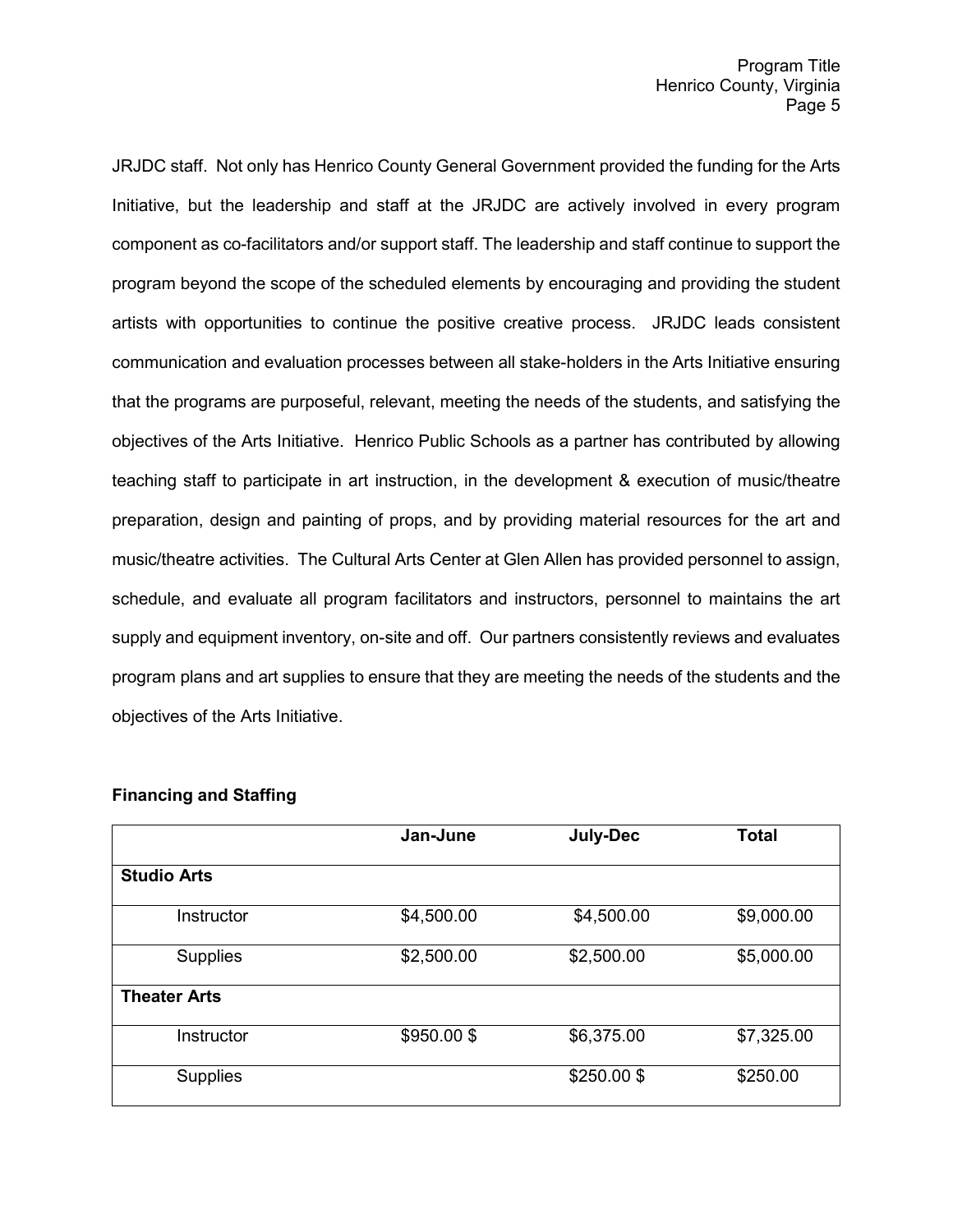| <b>Mural Art</b>          |            |            |             |
|---------------------------|------------|------------|-------------|
| Instructor                | \$3,250.00 | \$3,250.00 | \$6,500.00  |
| <b>Supplies</b>           |            |            |             |
| <b>Wall Art</b>           |            |            |             |
| Instructor                | \$1,500.00 | \$2,500.00 | \$4,000.00  |
| <b>Supplies</b>           | \$500.00   | \$1,200.00 | \$1,700.00  |
| Prep                      |            |            |             |
| Instructor                | \$250.00\$ | \$750.00   | \$1,000.00  |
| <b>Performance/Museum</b> | \$150      | \$150.00   | \$300.00    |
| <b>Administration</b>     | 5,000.00   | \$5,000.00 | \$10,000.00 |
|                           |            |            | 45,075.00   |

#### **Program Results**

Since the Arts Initiative began, the leadership and staff at JRJDC have noticed an upturn in positive communication between residents and a decline in the number of reported behavior incidents between residents. It is the mission of this organization to engage the youth who are detained in our facility, who we call our customers and promote healing and help them to see the possibilities. another example of our program success is evident in the mural project. Through our partnership with the Cultural Arts Center, we were able to commission Artist Hamilton Glass to work with our youth to develop a concept for a mural for our gym wall. He was able to connect with our multi-cultural population by sharing his story of overcoming struggles to follow his dream. Although none of the organizational staff or administration participated in the project, the mural that came out of the project reflects the story of what we do. The mural articulates youth feeling as they enter our facility such as anger, frustration and regret. Then as a result of mentoring,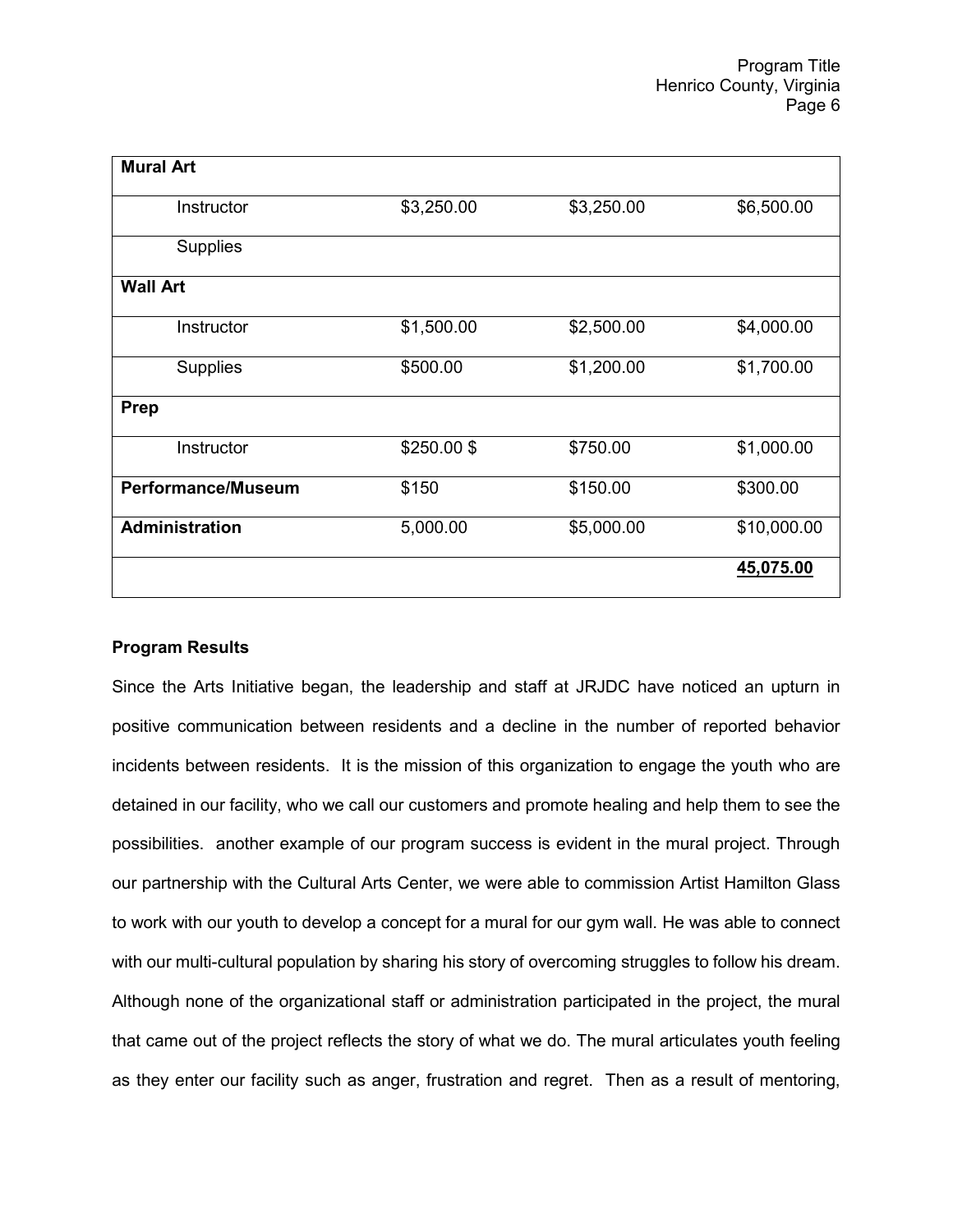groups and counseling inside the facility, there are words to describe the change to reflect their ability to cope and finally as they are released, they are able to see the possibilities of success, which they experience through projects, activities and experiences. Another success is that we were able to recognize a change in these youth's attitudes, behavior, grades and participation in school as a result of the impact of this program. They notable began to open up and express themselves through poetry, music, theatre and art. Program participants were able to complete art drawings and paintings and see them displayed in schools and at the Cultural Arts Center. One of our girls' paintings was so compelling, it was a self-portrait of her as a pregnant teen in detention. She talked about her painting and seeing herself as a future mother, and her fear of bringing a new life into this world. Resident participants attended theatre events to experience something many have never experienced before, the art of acting and self-expression. They developed a concept for their own theatre event and put on a show with skits and music that touched all who attended. The program was able to promote Community Awareness by helping the residents see beyond their immediate surroundings to the positive opportunities that exist for creative engagement, whether at home or at the JRJDC. Upon leaving the JRJDC, one of the students makes regular visits to the Cultural Arts Center to see the art exhibits. This student also begins a personal art collection by purchasing her first piece at the CAC. Students requested the opportunity to see the Hamilton Glass murals in the City of Richmond and to meet other Richmond artists. Students express the desire to continue to visit museums with their families. Upon exhibiting their artwork in a private showing with community leaders, students were able to converse and share how and why they created their artwork. Upon leaving JRJDC, students are offered a small art kit containing drawing pencils, watercolor paint, and multi-media paper. As the program progressed more students accepted the kit, reflecting pride in their positive creative efforts. The program promoted Positive Self-Image, Empathy and Responsiveness to Others. The students in the Theater Arts program performed in December in front of Henrico County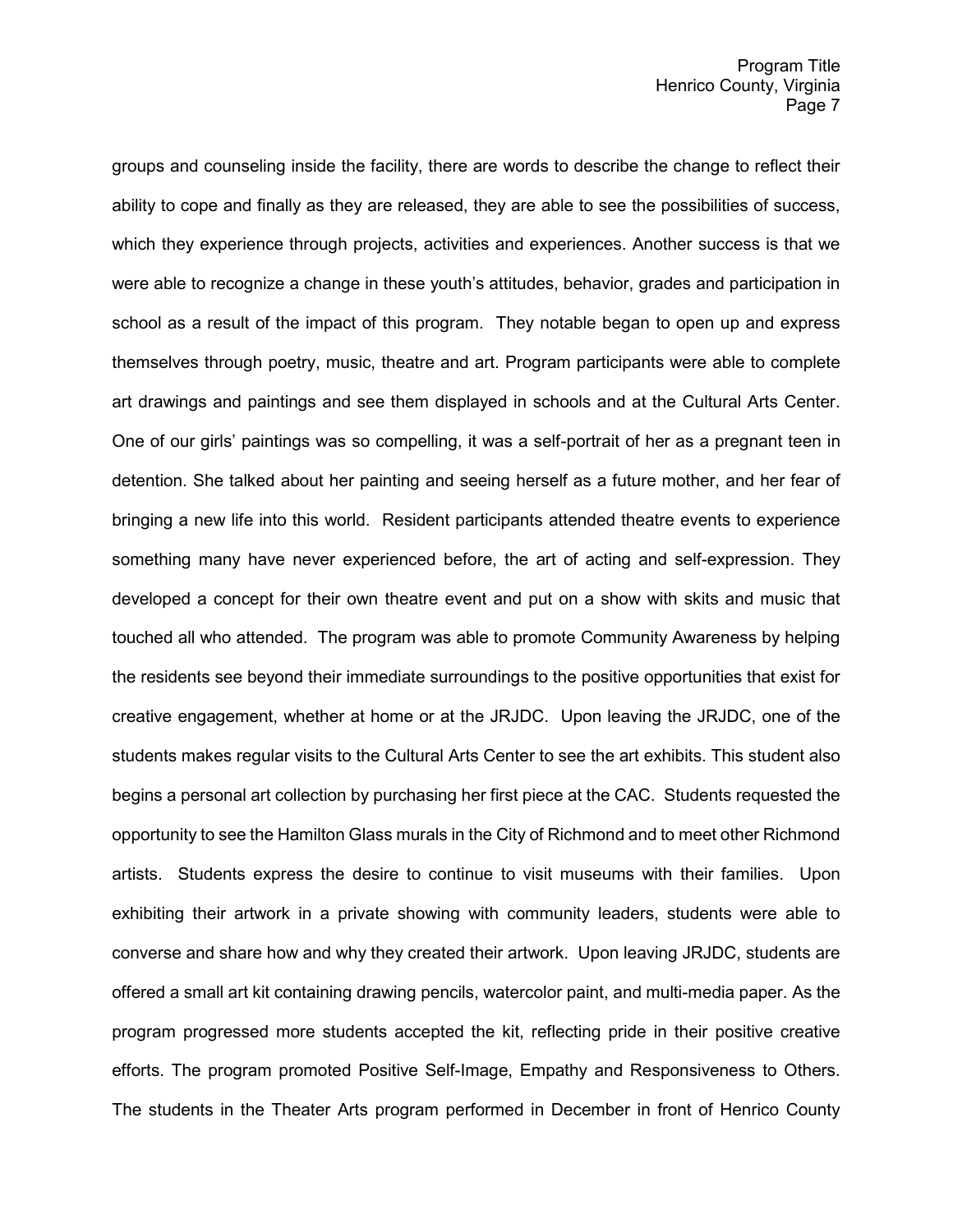officials and other localities officials. They exhibited pride and respect for themselves and others; they verbally and physically supported each other as they acted in short skits and designed art. While students were initially hesitant about participating, the Studio Arts programs quickly became a favorite as residents discovered their individual styles of creativity. This resulted in students displaying respect for the program leadership, respect for the tools they are using, and positive language/social skills. Many of the residents had never had the opportunity to participate in visual art programs. Rather than problem-solve through pre-determined activities, students were able to examine and work through artistic challenges created by themselves. JRJDC staff observe the students using free time to draw or working on other art-related projects.

#### **Brief Summary**

The Healing Arts program is worthy of an award as it changes the lives of troubled youth by exposing them to the beauty of art through self-expression. Because of many life challenges, the youth coming into a juvenile detention center have difficulty coping with and controlling their anger. The program allows them a more positive way to release stress and express themselves in ways they have not been able to in the past by giving them an opportunity to discover personal talents in art and theatre. As a result of this valuable program, we have seen visible changes and less negative attitudes and behaviors displayed by these youths. Additionally, there has been improvement in youth grades and participation in our school program. The Healing Arts program also allows an avenue for healing. Often, these youths are withdrawn and as a result, display antisocial behavior. The Healing Arts program teaches them that they can communicate their feelings through music, art, and theatre. This program is greatly impacting the lives of these youths by giving them additional tools to deal with anger and frustration through self-expression. Thus, allowing them to return to their communities with more enhanced coping skills and a new appreciation for the arts. One of the attachments, displays a picture of our gymnasium mural that